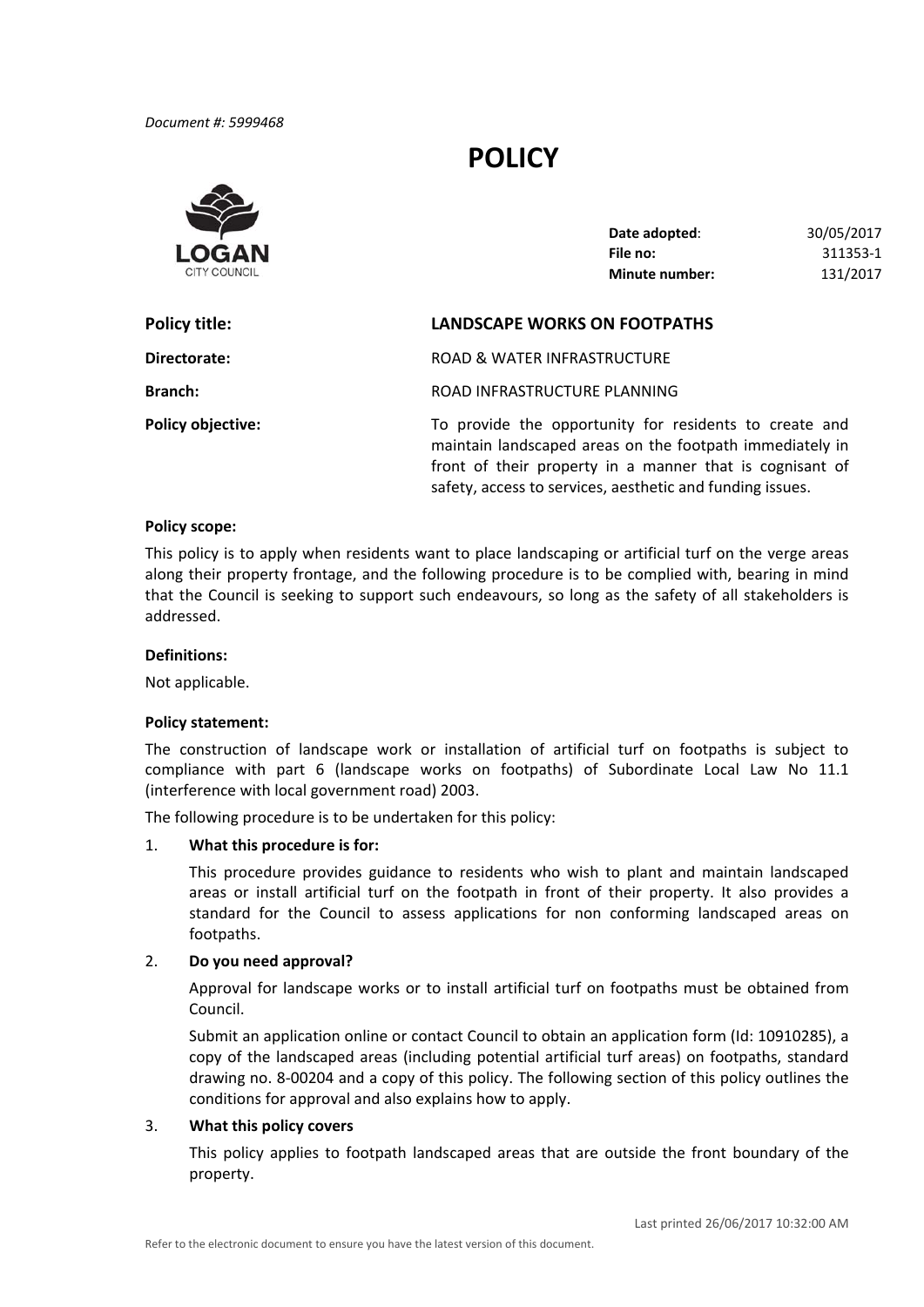# 4. **What this policy does not cover**

This policy does not apply to footpath tree planting. Footpath tree planting is carried out by the Logan City Council's Parks branch. For any enquiries, contact the Council's Parks branch on (07) 3412 5338.

# 5. **Approval for footpath landscaped areas**

The Logan City Council must approve, in writing, any landscaped areas on the footpath.

### 6. **To apply for a complying landscaped area, residents must:**

 Complete the online application form and an automated response will be sent to the applicant to advise they may proceed as per the guidelines.

# 7. **To apply for non complying landscaped areas, residents must submit:**

- (a) An application form (Id: 10910285) (which can be obtained from the Logan City Council's Road Infrastructure Planning branch).
- (b) The Council's standard drawing No 8‐00204 "Landscaped Areas on Footpaths" should be referred. This drawing is a guide for residents for any landscape works proposed on the Council's footpaths.
- (c) A sketch of the proposed landscaped area, preferably to scale. The sketch should include the front boundary of the property, the driveway, the kerb and channel, the footpath, public utilities (ie. power poles, Telstra pits etc) and the proposed landscaped areas. It should show the measurements (in mm) between these items.
- (d) A list of the plants proposed, and the maximum height of each plant when mature.
- (e) Any proposed inclusions, such as sprinklers.
- (f) Evidence that you have contacted and received "Dial Before You Dig" service information (provide copies of current service plans).
- (g) An application for artificial turf on footpaths (if required). See section 8 for conditions.

#### **Applications should be addressed to:**

 Road Infrastructure Planning Manager LOGAN CENTRAL DC QLD 4114 Logan City Council PO Box 3226

  Or via email to: [infraplanning@logan.qld.gov.au](mailto:infraplanning@logan.qld.gov.au) with subject: **Landscape works on footpath application**

 When considering applications, the Council considers a range of aspects such as the location and size of the landscaped area, the services and infrastructure, the footpath, the safety of motorists, pedestrians and cyclists, any existing vegetation and any future roadworks.

The following guidelines will help residents to plan their footpath landscaped areas.

### 8. **Proposed footpath landscape works must comply with the following:**

- (a) The landscape works must be maintained by the owner or occupier of the premises adjoining the footpath on which the landscape works are carried out, in order to comply with the guidelines.
- (b) The landscape works must not interfere with:
	- (i) any stormwater system or waters; or
	- (ii) a utility, a service or infrastructure; or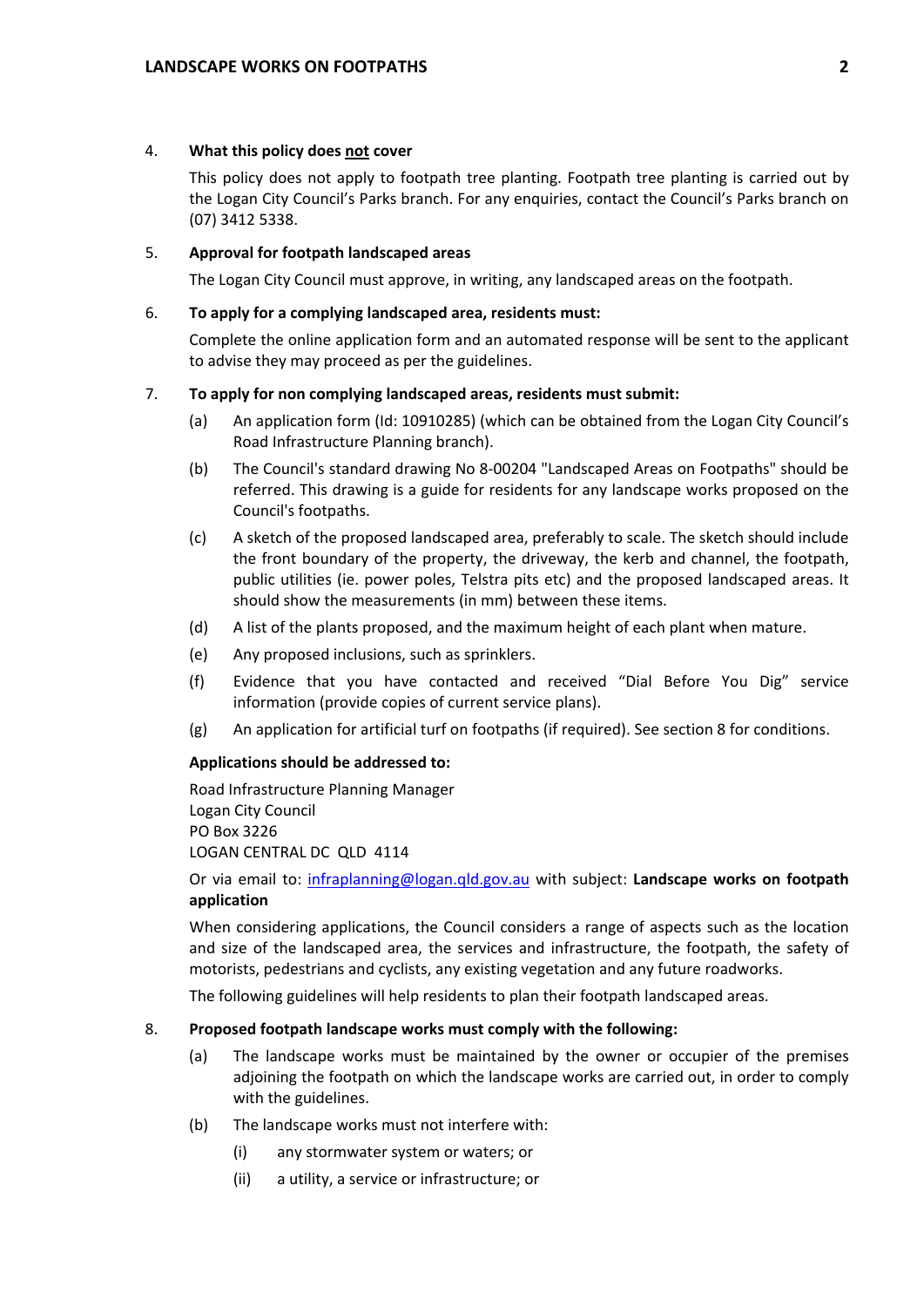(iii) access to a utility, a service or infrastructure.

 *Examples of paragraph (b)(ii) ‐ A utility, a service or infrastructure includes an inspection opening, service pit or water meter.*

- (c) The edge of the landscape works must be defined by an edge which is level with the finished surface level.
- (d) The landscape works must not contain:
	- (i) sprinklers that cause interference to the safe movement of traffic or the safe use of a footpath
	- (ii) permanent structural footings or structures;
	- (iii) loose stones or pebbles.

 *Example of paragraph (d)(ii) ‐ Structures that cannot be contained within a landscape area include a concrete footing or foundation, a letter box, a retaining wall and a fence.*

 (e) The landscape work must not comprise a plant which is poisonous or otherwise interferes with the safe movement of traffic or the safe use of a footpath.

Example - A plant that has thorns or spikes would interfere with the safe movement of  *traffic or the safe use of a footpath*.

- (f) The landscape works must not:
	- (i) cause or be likely to cause damage to the road or a structure associated with the road
	- (ii) impair or be likely to impair visibility for vehicles or pedestrians along the road or footpath respectively
	- (iii) cause or be likely to cause damage to a utility, service or infrastructure.
- (g) The landscape works must be contained within an area which is between the boundary of the property and a line, measured perpendicular from the boundary of the property, which is the lesser of:
	- (i) 1800mm from the boundary of the property; or
	- (ii) the distance, calculated as 1/3 of the total width of the footpath at the point where the landscaped works are proposed to be established, from the boundary of the property.
- (h) Landscape works cannot be carried out on a footpath that is less than 3 metres in width.

# 9. **Conditions to incorporate artificial turf on the verge**

- (a) Artificial turf installation
	- (i) Council's standard drawing No 8‐00204 "Landscaped Areas on Footpaths" is to be considered as a guide for determining areas of potential artificial turf installation in areas within 'existing grass' or 'community garden beds' fronting the applicant's property.
- (b) The installation must not:
	- (i) extend beyond the frontage of adjoining property boundary
	- (ii) interfere with footpath infrastructure including street furniture and road signs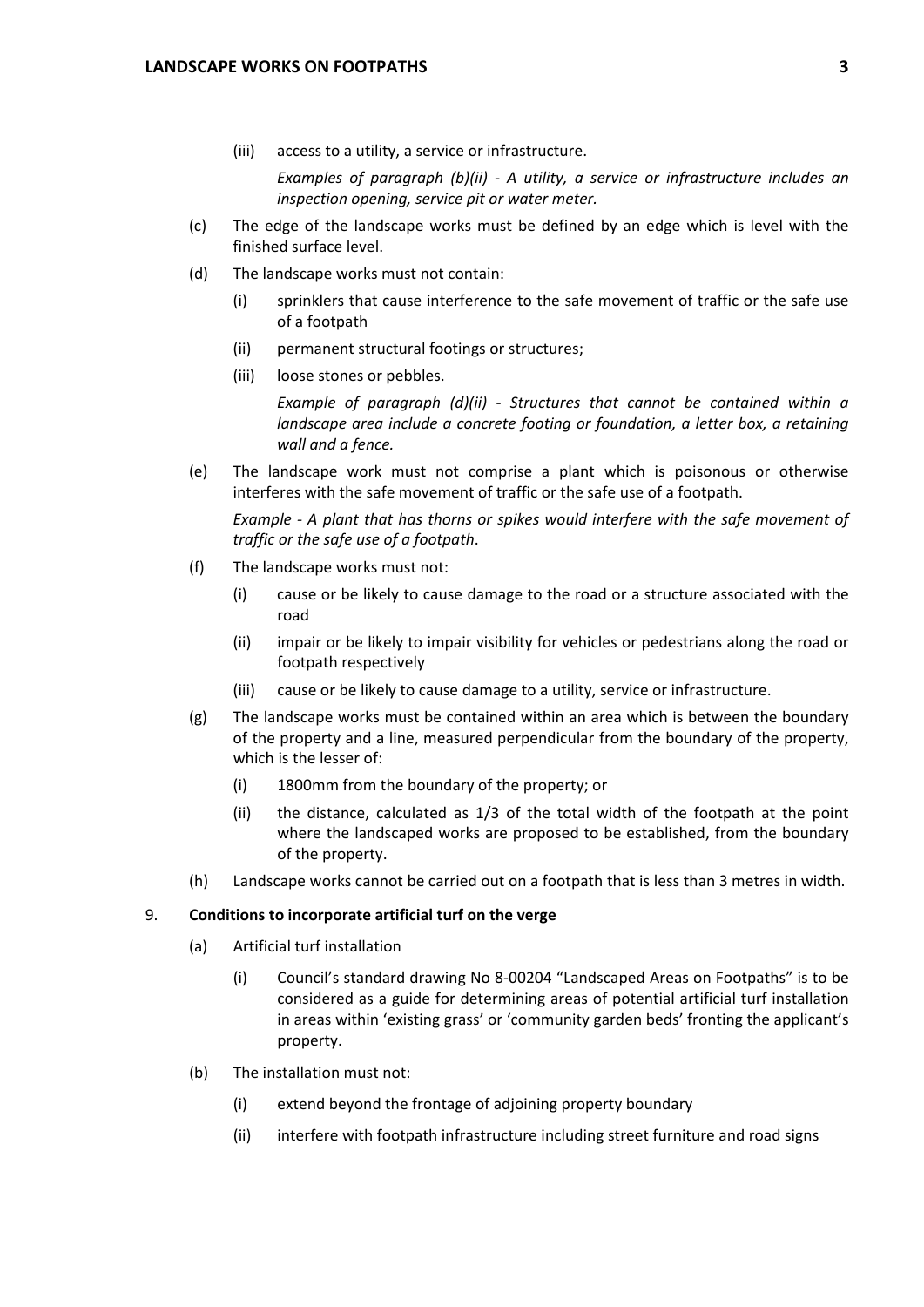- (iii) impede on operations and maintenance activities of utilities and/or services (ie not cover manholes, valves or inspection pits)
- (iv) encroach onto carriageway pavement or made paths
- (v) impact on existing street trees or their root systems (all trees in and adjacent to the extent of works must be protected and works including the excavation for base material should be planned to avoid Tree Protection Zones).
- (c) The artificial turf fabric is to be laid on a compacted base of 100mm crusher dust or approved equivalent material.
- (d) The artificial turf fabric and base material must allow for free‐draining and allow no changes or impediments to stormwater drainage flow across the road reserve.
- (e) The edge of the artificial turf installation must be appropriately restrained and secured to a hard edge which is level with the finished surface level (exposed edges to adjoining natural grass areas must be avoided)
- (f) While the artificial turf is being laid, adequate provision for the safe passage of pedestrians past the construction area needs to be made. A separate road closure permit is to be obtained prior to implementing any on‐road traffic management (where required).
- (g) Owner is to make arrangements to determine location of public utilities in the road reserve prior to installation and shall be liable for any damage made to any utilities.
- (h) Owner takes full responsibility for whole of lifecycle management of the artificial turf installation (maintenance, performance and rehabilitation). This includes:
	- (i) ongoing maintenance in relation to all matters regarding the artificial turf and associated public liability concerns (eg trip and fall hazards)
	- (ii) cleaning or removal of debris build‐ups/stains if and when they occur
	- (iii) repair to damage or deterioration caused by vehicular and footpath traffic, tree roots, traffic signage, vandalism, etc
	- (iv) any reinstatement works after Council or utility authorities conduct work on the verge
	- (v) rehabilitation or removal and reinstatement at the end of life
	- (vi) ensuring that a new owner, when property ownership is changed, is made aware of the ongoing obligations for maintenance.

# 10. **Council discretion**

The Council has the discretion to remove any or all garden beds and artificial turf if they are not constructed or maintained to the Council's satisfaction, or if a reasonable objection is raised by a public utility provider or others. In this instance, the Council will provide due notice to those responsible for the offending landscaped area to be removed and replaced with a standard treatment, generally natural turf. Should no action be taken within twenty‐eight (28) days, Council will generally issue a compliance notice. Should there be further non‐compliance, a penalty notice can be issued.